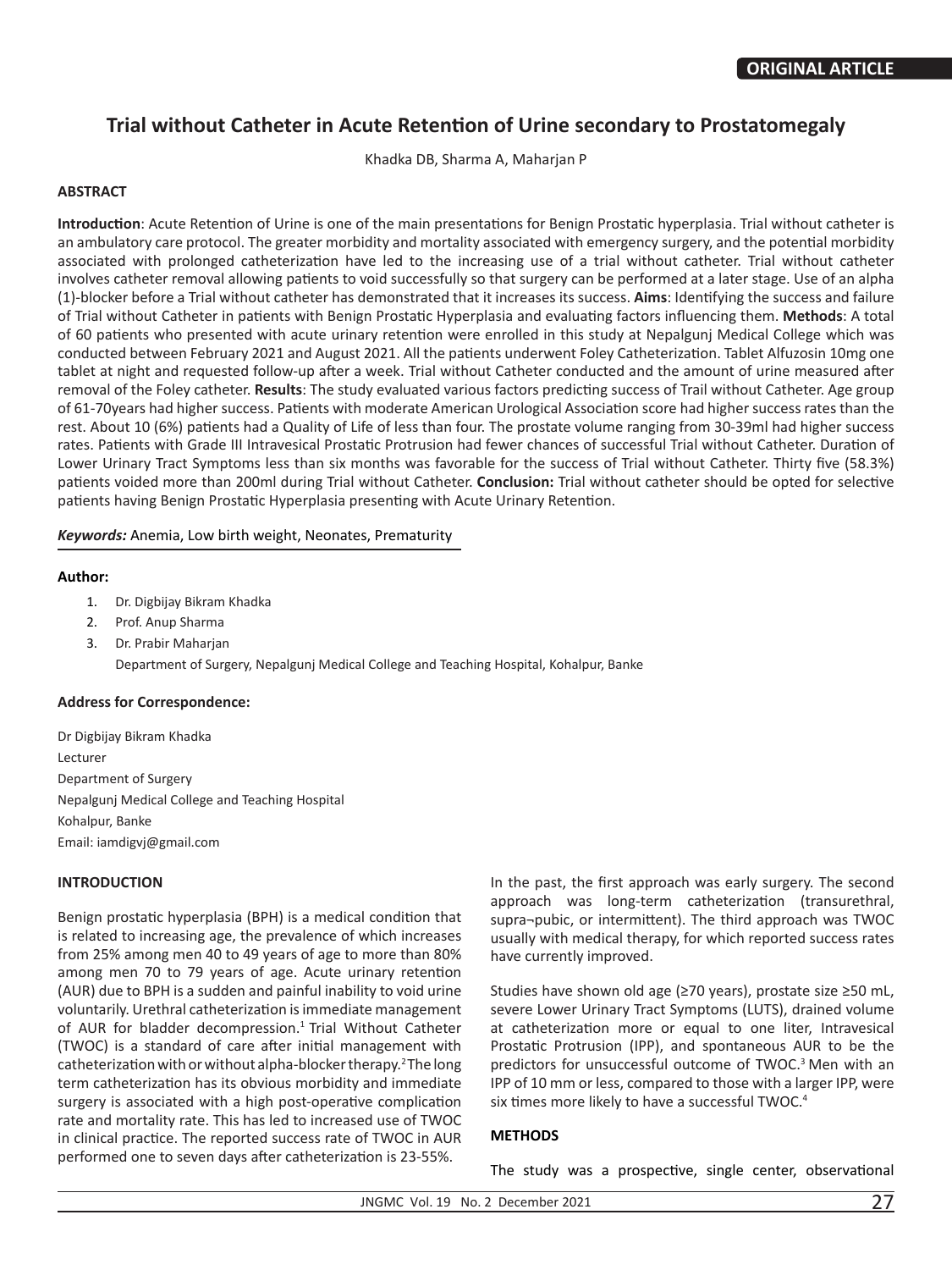study. Patient consent was taken with ethical approval from the Nepalgunj Medical College and Teaching Hospital Institutional Review Committee. A total of 60 patients who presented with AUR were enrolled in this study at NGMCTH which was conducted between February 2021 and August 2021. The study evaluated numerous factors such as Age groups, American Urology Association (AUA) Score, Prostate Size, Post-void Residual Urine Volume (PVR) and IPP to predict the success of TWOC in patients presenting with first episode of AUR secondary to BPH. Simultaneously, Quality of Life and Re-catheterization rates were calculatedAll the patients underwent Foley Catheterization via the urethra and were prescribed Tablet Alfuzosin 10mg one tablet at night and requested follow-up after a week. TWOC conducted and the amount of urine measured after removal of the Foley catheter. Demographic data at the time of admission was taken.

**Inclusion criteria-** Patients with prostate size of more than 30 grams, having age of 40 years and above and presenting with first episode of AUR secondary to BPH either in Outpatient Department (OPD) or in Emergency were all included in the study.

**Exclusion criteria-** Patients diagnosed with chronic retention, acute prostatitis, prostatic abscess or prostatic cancer and urethral stricture. Patients who underwent recent surgery (<15 days), patients with obstructive uropathy, patients with history of myelopathy or polyneuropathy, patients taking anticholinergic drugs or antidepressants and patients coming before seven days or failed to follow up after catheterization

A detailed history was taken including AUA score of the patient. Tablet Alfuzosin 10 mg was advised orally at night for seven days. Under all aseptic precautions, after seven days, patient's foley catheter was removed. Patients encouraged to take plenty of fluids and observed for six hours for spontaneous urination during TWOC. Post void residual urine measurements by USG were done in patients who were able to pass urine. Successful TWOC is defined as voiding with less than 200 mL of PVR volume and patient not needing re-catheterization in next 24 hours and voided volume >100ml.<sup>5</sup>

# **Statistical analysis**

Data analysis was done using Statistical Package for Social Sciences (SPSS) Version 26.0. Normally distributed data were reported as the mean ± SD using descriptive statistics. 'P' value of less than 0.05 was considered significant. Chi-square test was used to test the association between categorical variables and confidence interval was 95%.

#### **RESULTS**

A total of 60 patients who presented with AUR were enrolled in this study. Among them, 35(58.5%) had successful TWOC and 25(41.5%) had unsuccessful TWOC. Patients with age less than 70 had higher chances of success during TWOC. The minimum and maximum age of the patients enrolled in the study was 54 and 80 years respectively. About 26(43.3%) patients were under moderate AUA grade, among which all the patients underwent successful TWOC. Similarly, 34(56.6%) patients had severe AUA grade, among which nine (26.3%) patients had a successful TWOC. (Table I) Only 10 patients (16.7%) had a quality of life less than four and the remaining 50(83.3%) patients had a poor quality of life. (Figure 2) The size of the prostate varied from minimum 32ml to maximum value of 72ml. Patients with prostate volume less than 50ml favored TWOC. (Figure 4) The minimum value was three mm and maximum was 14mm. Success rates of TWOC were high in grade II patients while failure rate was high in grade III patients. About 30(76.9%) patients out of 39 in grade II succeeded TWOC while all patients with grade III IPP failed TWOC. (Figure 3) Similarly, about 35 (58.3%) of the enrolled patients voided more than 100ml of urine and the residual urine was less than 200ml. (Figure 1) About 25 (41.6%) of the total enrolment were re-catheterized and were declared failure of TWOC.

| <b>AUA</b> grade | <b>TWOC</b>       |                | <b>Pearson Chi-</b><br><b>Square</b><br>(P value) |
|------------------|-------------------|----------------|---------------------------------------------------|
|                  | <b>Successful</b> | <b>Failure</b> |                                                   |
| Mild             | 0                 | 0              | < 0.05                                            |
| Moderate         | 26                | 0              |                                                   |
| Severe           | 9                 | 25             |                                                   |
| Total            | 35                | 25             |                                                   |

*Table I: TWOC*



*Figure 1: Post Void Residual Urine after TWOC*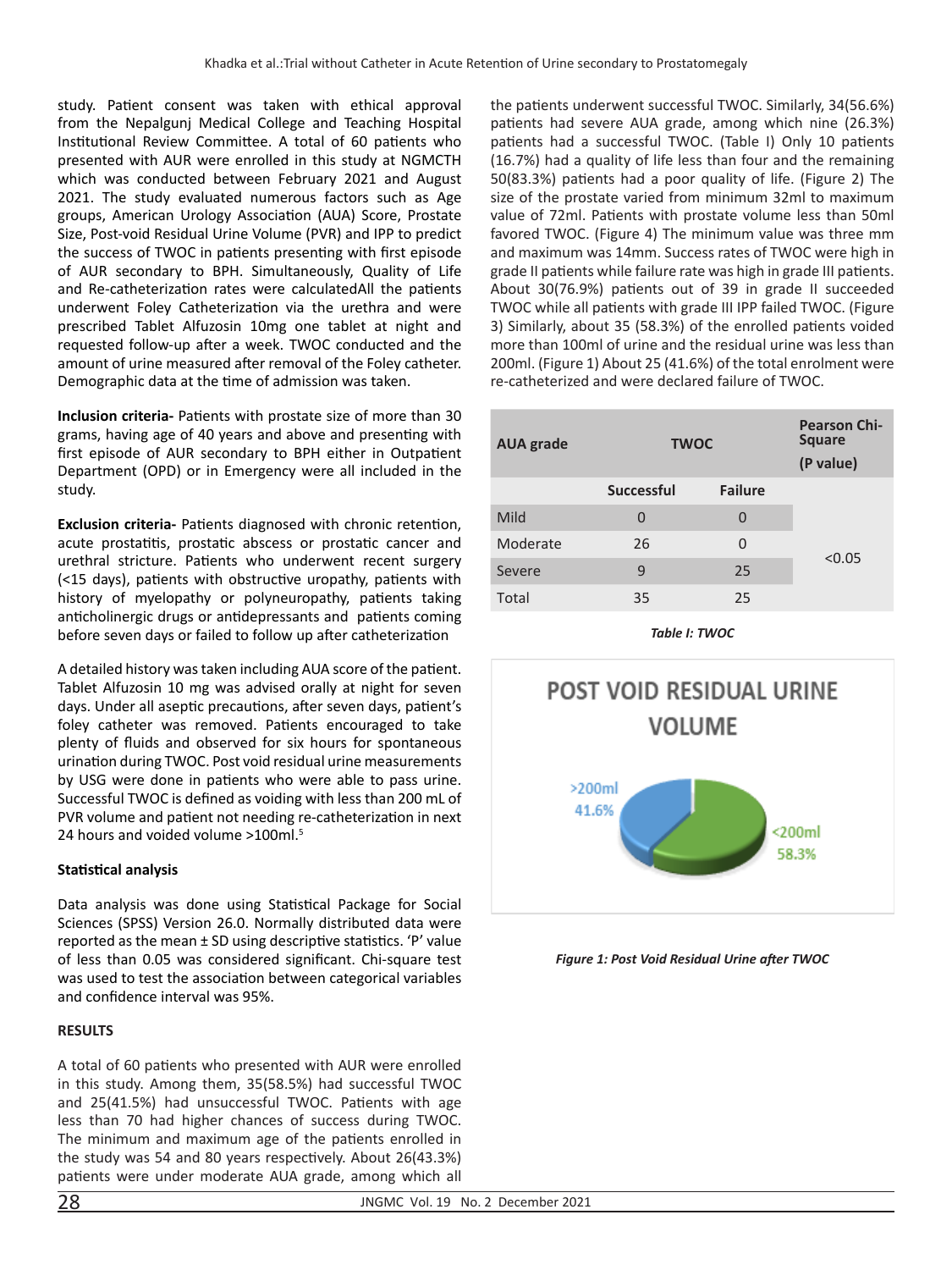

*Figure 2: Quality of Life*



*Figure 3: Intravesical Prostatic Protrusion in patients with BPH*



*Figure 4: Prostate Volume*

#### **DISCUSSION**

In 2003, a national survey was performed in hospitals of United Kingdom revealed that 70.5% of the Urologists start alpha-blocker therapy for AUR and 64% perform TWOC within two days. TWOC failed once was an indication for surgery by 72.8% urologists whereas surgery after second failed TWOC was advocated by 11.7%.<sup>6</sup> A French cross-sectional study of 2618 patients showed that 72.8% of patients had TWOC after a median of three days catheterization and if first TWOC failed, 33.4% had second TWOC before considering surgical intervention.<sup>7</sup>

The reported success rate of TWOC in AUR performed one to seven days after catheterization is 23-55%.<sup>7-12</sup> Thus, in our study, we prescribed patients Alfuzosin tablet 10 mg for seven days. McNeill et al (2005) was a double blinded placebo-controlled study utilizing alfuzosin. The study was a landmark for use of alfuzosin, also known as the ALFAUR study, it concluded stating the benefit of alfuzosin as it facilitated rapid catheter removal.13 Taube M and Gajraj et al (1989) and Jha et al (2020) are two extremes of this research which annotate more than 30 years of clinical studies.9, 14

McNeill et al (1999) concluded that elderly patients were less likely to void successfully during TWOC. Fitzpatrick et al (2011) defined patients with >70 years of age associated with higher rates of TWOC failure. Similarly, Mahadik et al (2013) and Lodh et al (2013) concluded age had a significant association with TWOC. The latter study listed cut off age of 69 years above which TWOC success was less likely. Bansal A and Arora A (2016) defined cut off value of 64 years for age, above which patients were advised for immediate surgery.<sup>2, 5, 8, 15, 16</sup> In this study, patients were divided into six age groups and evaluated in terms of TWOC. Patients of age group 61-70 comprised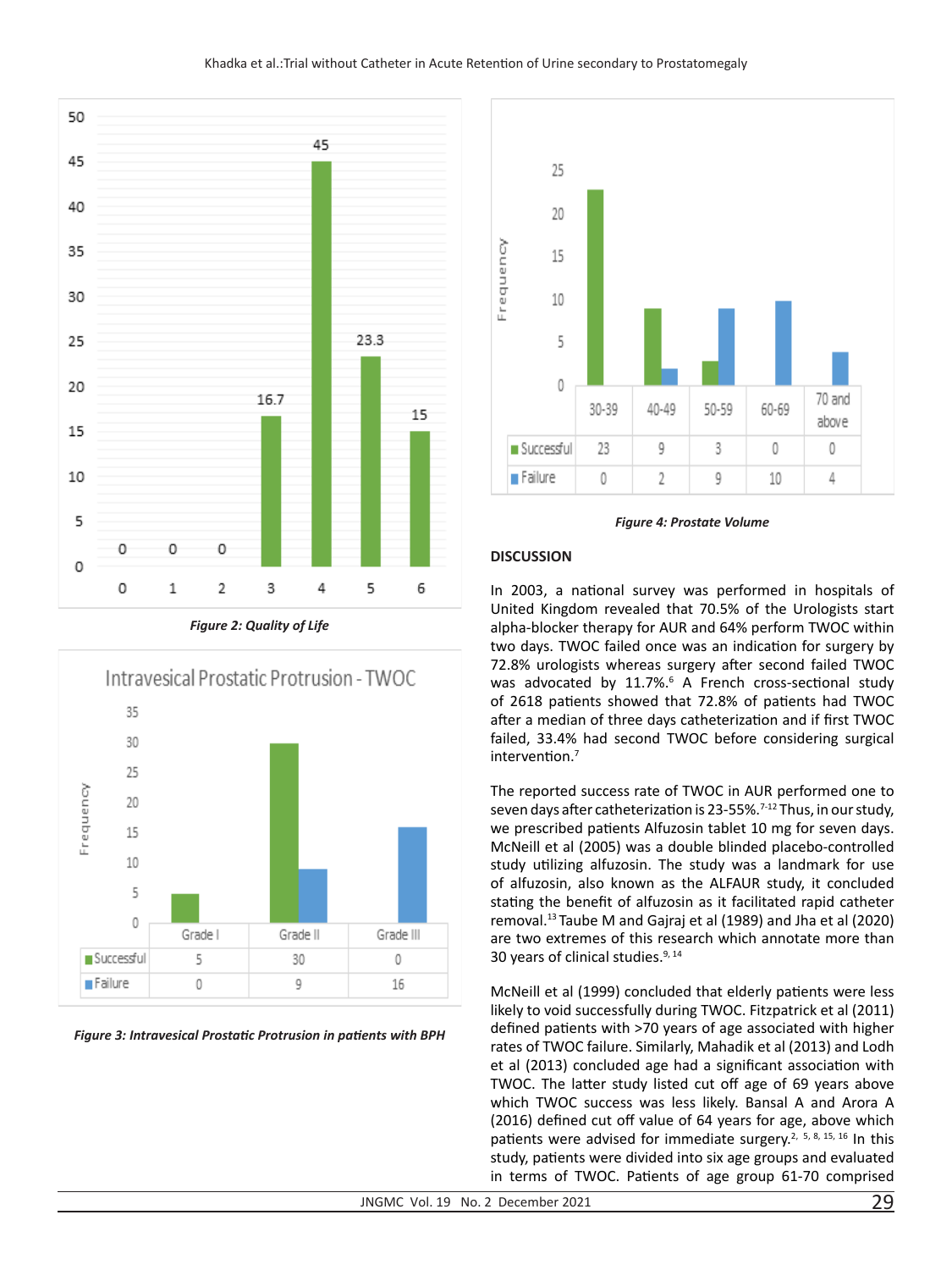larger number patients succeeding TWOC while patients with >70 years of age were less likely to have a successful TWOC.

Bhomi KK and Bhattachan CL (2011) defined cut off value of 16 for IPSS score above which success of TWOC was less likely. Vella et al (2016) utilized a modified IPSS-4 score witch threshold of 12 was identified to predict success of TWOC. Bansal A and Arora A et al (2016) also defined a cut off value of 20 for AUA score above which TWOC failed. Jha AA et al (2020) showed statistically significant differences with AUA score.<sup>2, 14, 17, 18</sup> This study categorized patients in terms of AUA score as Mild, Moderate and Severe and evaluated with successful TWOC. Patients with AUA score <20 had more successful TWOC and patients exceeding 24 score had high chances of TWOC failure. Mariappan et al (2007) showed small prostate volume favouring success of TWOC and Bhomi KK and Bhattachan CL (2011) defined 40ml as cut off value for prostate size above which TWOC less likely to succeed. Mahadik P et al (2013) showed prostate size having significant association with success of TWOC. Similarly, Bansal A and Arora A (2016) defined 56ml, Das et al (2018) defined 49.5ml, Fitzpatrick et al (2011) defined 50g and Panda et al (2008) defined 38.5ml as a cut off for prostate volume for TWOC success.<sup>2, 4, 5, 15, 17, 19</sup>

This study identified patients with <50 ml prostatic volume succeeding more during TWOC while failure rates increased as the size of prostate increased simultaneously.

IPP has been defined as most consistent and significant predictor of successful TWOC. Tan YH and Foo KT (2003) identified Grade III IPP as a parameter with high failure rate of TWOC (67% failure compared to 36% and 58% with Grade I and II respectively). Mariappan et al (2007) identified IPP more than 10 mm as a cut off for TWOC success above which success was less likely. Bhomi KK and Bhattachan CL (2011) defined eight mm IPP as a cut off, Bansal A and Arora A et al (2016) defined nine mm IPP as a cut off value of IPP, Das et al (2018) defined Grade III IPP (20-35) associated with higher percentage of failure of TWOC. Jha et al (2020) identified IPP as significant determinant of TWOC. Similarly, Panda et al (2008) stated 8.2mm IPP cut off above which TWOC success was less likely.<sup>2-4, 11, 14, 17, 19</sup>

# **LIMITATIONS**

The major limitation was that this was an observational study with limited sample size. The results would be more accurate and statistically significant by conducting a randomized controlled trial to support the results. For this we need to have a longer study period and larger sample size.

# **CONCLUSION**

Considering the results of the study, it can be concluded that TWOC is a reasonable option before opting for surgery in selective patients who present with AUR secondary to BPH which may help to delay surgery and decrease surgery related complications.

#### **REFERENCES**

- 1. Mohamed SHS, El Ebiary MFES, Badr MMJUS. Early versus late trail of catheter removal in patients with urinary retention secondary to benign prostatic hyperplasia under tamsulosin treatment. 2018;29(6):288.
- 2. Bansal A, Arora A. Predictors of successful trial without catheter following acute urinary retention in benign prostatic enlargement: A single centre, multivariate analysis. Neurourol Urodyn. 2017;36(7):1757-62.
- 3. Das RK, Deb PP, Basu S, Dey RK, Gupta R, Choudhary A. Factors Predicting Outcome of Trial without Catheter in Patients with Acute Urinary Retention Secondary to Prostatic Enlargement. J Clin Diagn Res. 2018;12(1):4-7.
- 4. Mariappan P, Brown DJ, McNeill AS. Intravesical prostatic protrusion is better than prostate volume in predicting the outcome of trial without catheter in white men presenting with acute urinary retention: a prospective clinical study. J Urol. 2007;178(2):573-7.
- 5. Mahadik P, Vaddi SP, Godala CM, Reddy VV, Sambar VK. Factors affecting trial without catheter for first spontaneous acute urinary retention. Int Neurourol J. 2013;17(3):121-6.
- 6. Manikandan R, Srirangam SJ, O Reilly PH, Collins GN. Management of acute urinary retention secondary to benign prostatic hyperplasia in the UK: a national survey. British journal of urology. 2003;93:84-8.
- 7. Desgrandchamps F, Taille ADL, Doublet JD. The management of acute urinary retention in France: a cross-sectional survey in 2618 men with benign prostatic hyperplasia. BJU Int. 2006;97(4):727-33.
- 8. McNeill S, Daruwala P, Mitchell I, Shearer M, Hargreave T. Sustained-release alfuzosin and trial without catheter after acute urinary retention: a prospective, placebo-controlled. BJU international. 1999;84(6):622-7.
- 9. Taube M, Gajraj H. Trial without Catheter following Acute Retention of Urine. British journal of urology. 1989;63:180- 2.
- 10. Hastie K, Dickinson A, Ahmad R, Moisey C. Acute retention of urine: is trial without catheter justified? Journal of the Royal College of Surgeons of Edinburgh. 1990;35(4):225-7.
- 11. Tan YH, Foo KT. Intravesical prostatic protrusion predicts the outcome of a trial without catheter following acute urine retention. J Urol. 2003;170(6):2339-41.
- 12. Kumar V, Marr C, Bhuvangiri A, Irwin P. A prospective study of conservatively managed acute urinary retention: prostate size matters. British journal of urology. 2000;86:816-9.
- 13. McNeill S, Hargreave T, Roehrborn CG, Group AS. Alfuzosin 10 mg once daily in the management of acute urinary retention: results of a double-blind placebo-controlled study. Urology. 2005;65(1):83-9.
- 14. Jha AA, Singh G, Govindaiah M, Solanki N. Predictors of successful trial with-out catheter following acute urinary retention secondary to benign prostatic hypertrophy. Int